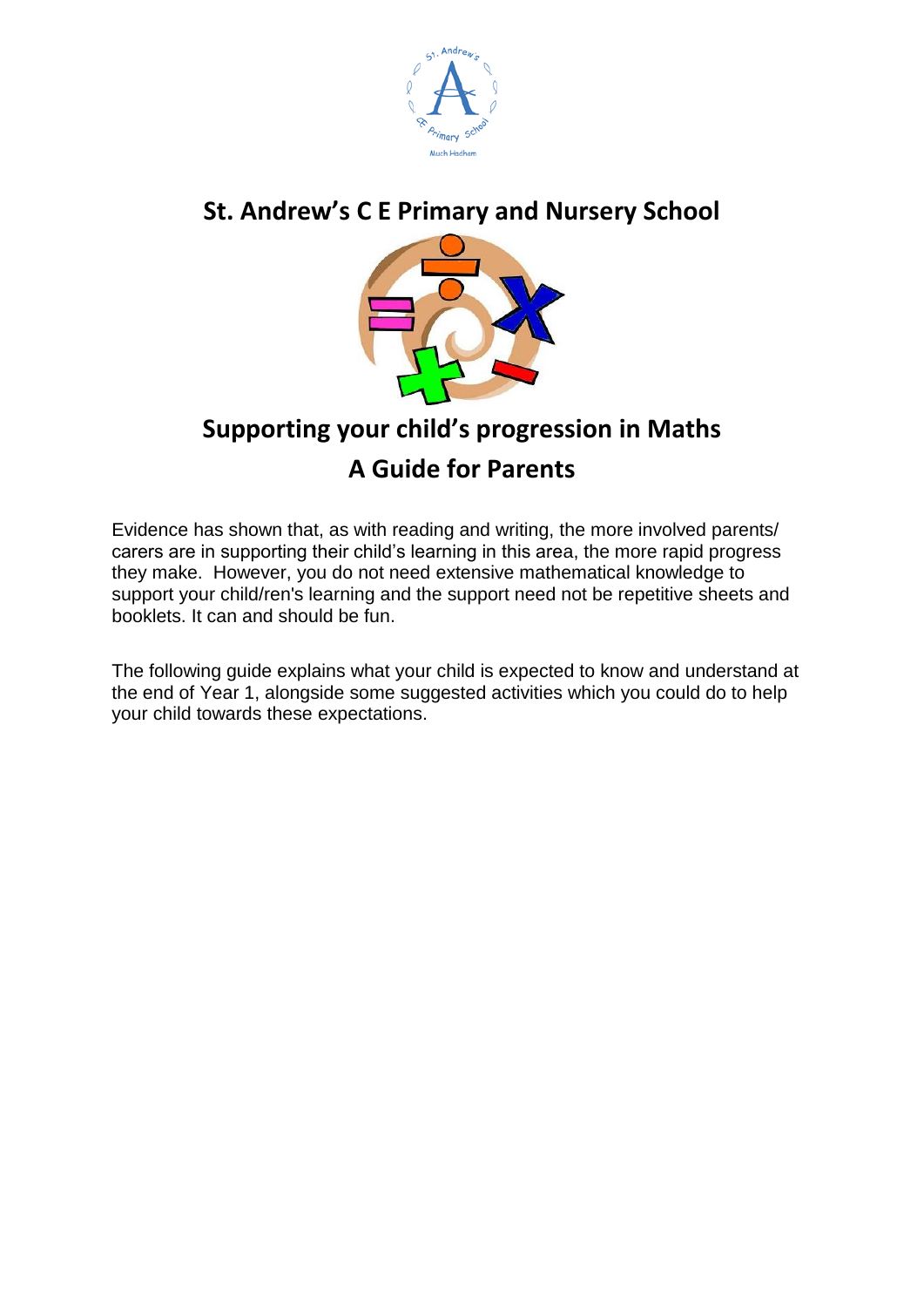## **The Year 1 Learner**

#### **Working mathematically**

By the end of year 1, children begin to solve simple problems involving addition and subtraction in familiar contexts such as going shopping, using a range of hands-on equipment, symbols, images and pictures. They begin to use what they know to tackle problems that are more complex and provide simple reasons for their opinions.

Ideas to help your child achieve these expectations by the end of the school year.

- After playing a card game children could put them away in an order.
- Set up or tidy up a board game systematically.
- When shopping ask children how much something costs.
- When children apply mathematical skills to real life situations ask them how they did it or why they did it in that way.

#### **Number**

### **Counting and understanding numbers**

Children will identify and represent numbers using objects, pictures and models, such as the number line, and use 'equal to, more than, less than (fewer), most and least.' Children will accurately count numbers to, and across, 100 forwards and backwards from any given number with increasing understanding. They count, read, write and order numbers in numerals up to 100 and from 1 to 20 in words. When given a number, they can identify one more and one less. They can count in multiples of twos, fives and tens.

Ideas to help your child achieve these expectations by the end of the school year.

- Counting forward and backwards to 100.
- Start on any number and count up or down from 100.
- Write a number and your child can write the next number or the number that comes before.
- Walk up the stairs by counting from a number. Does not have to be 1, can be another number
- Find a number in the environment- what would be the next number?
- Print off a 100 number square. Cover up the numbers with coins, sweets or counters. Can the child guess the numbers that are missing? Extend by covering up 2 or 4 numbers in a pattern.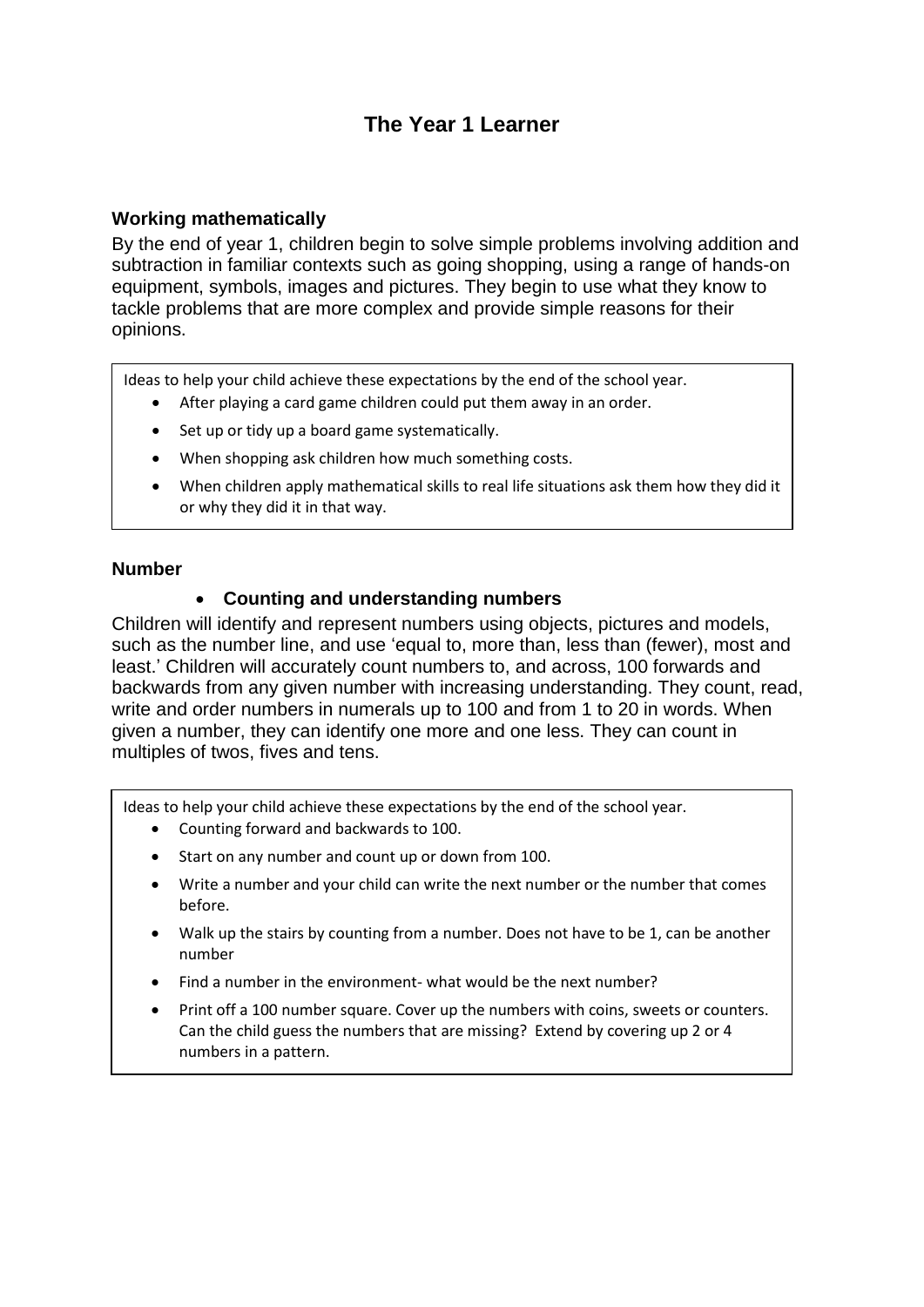## **Calculating**

Children will understand known addition and subtraction facts within 20, including zero. They will demonstrate an understanding of multiplication and division through grouping and sharing using hands-on resources, pictorial representations and arrays (2, 5 and 10). They understand doubling and halving small quantities**.**

Ideas to help your child achieve these expectations by the end of the school year.

- Take 2 playing cards and add the numbers together, the player with the highest number wins.
- Find the difference between the two cards. The person with the smallest number wins.
- $\bullet$



- Number pairs. Use playing cards to create a pair game. The children have to find the pairs that make a certain number. E.g. Make 10, pick up a 4 and a 6.
- Number bond games:<https://www.topmarks.co.uk/maths-games/hit-the-button>
- Practise counting in 2s 5s and 10s to and from 100. For a challenge can thy count in 2s 5s and 10s from a different number?
- Throw a die or 2 dice and double the total.
- Pick a card and double the answer. First person to get the answer wins the card.
- Doubling game<http://www.ictgames.com/mobilePage/archeryDoubles/index.htm>
- Double bingo

 $\bullet$ 

Moovel ous  $Do1 \mathbb{N}$   $Es$  $\overline{\mathbf{2}}$ 4  $10$ 10 6  $\overline{\mathbf{2}}$ 6  $10<sub>o</sub>$ 6  $12$  $\overline{\mathbf{2}}$  $12$ 4 4 10 4  $12$  $\overline{2}$  $\overline{2}$  $10<sub>o</sub>$  $12$  $12$ 6 8 4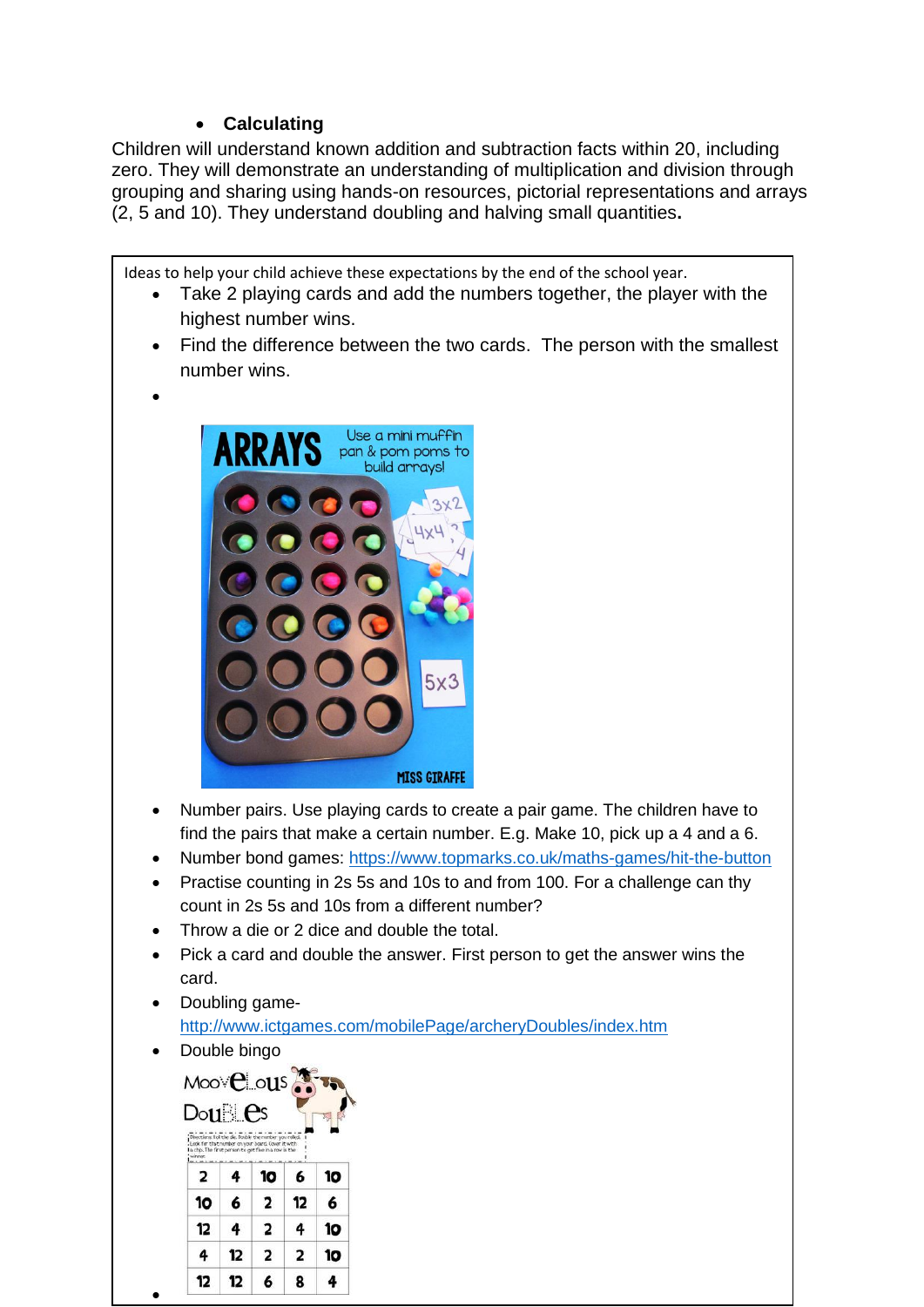## **Fractions**

Through play and hands-on resources, children will find and name half and one quarter of objects, shapes and quantities.

Ideas to help your child achieve these expectations by the end of the school year.

- When eating cut foods into halves and quarters.
- Use toys to halve or quarter a certain amount. E.g. You can play with half of the cars or a quarter of the crayons.
- Draw round shapes or objects in the house and colour in a half or a quarter.
- Fractions online game[. http://resources.hwb.wales.gov.uk/VTC/ngfl/ngfl](http://resources.hwb.wales.gov.uk/VTC/ngfl/ngfl-flash/fractions/fractions.html)[flash/fractions/fractions.html](http://resources.hwb.wales.gov.uk/VTC/ngfl/ngfl-flash/fractions/fractions.html)

### **Measurement**

Children will begin to measure using non-standard units (finger widths, blocks etc.) moving to standard units of measure (e.g. cm) using tools such as a ruler, weighing scales and containers. They will begin to record and compare measurements such as lengths and heights, mass and weight, capacity and volume using language such as long / short; heavy / light; full / half-full / empty. They will tell the time to the hour, half past the hour and be able to sequence events in chronological order using precise language (for example, before and after, next, first, today etc.). Children will recognise and know the value of different denominations of coins and notes.

Ideas to help your child achieve these expectations by the end of the school year.

- When cooking weigh the ingredients and read the scale.
- When playing in sand children could have a go at weighing different amounts of sand.
- Use a ruler to measure objects around the house. Can you find the smallest object? Can you find the biggest object? Can you order 3 to 5 objects from smallest to longest or smallest to tallest?
- Use a measuring tape to find an object that is shorter than 1m or longer than 1m?
- Water play- can children measure the water they have in their containers?
- When pouring their drink can they fill the cup so it is half full? Half empty? Full?
- Children could measure how much water/squash they drink in their cup using a measuring jug?
- Ask your child to tell you the time at different points during the day using an analogue clock looking at o'clock and half past.
- At the end of the day ask your child what they have done during their day. Could they sequence in the correct order of the day using time language.
- When shopping ask your children to look at the price labels. How much is it? What coins will we need? To extend how much change would we get back?
- Children can use coins to add to make different amounts.
- Order the coins by value from smallest to biggest.